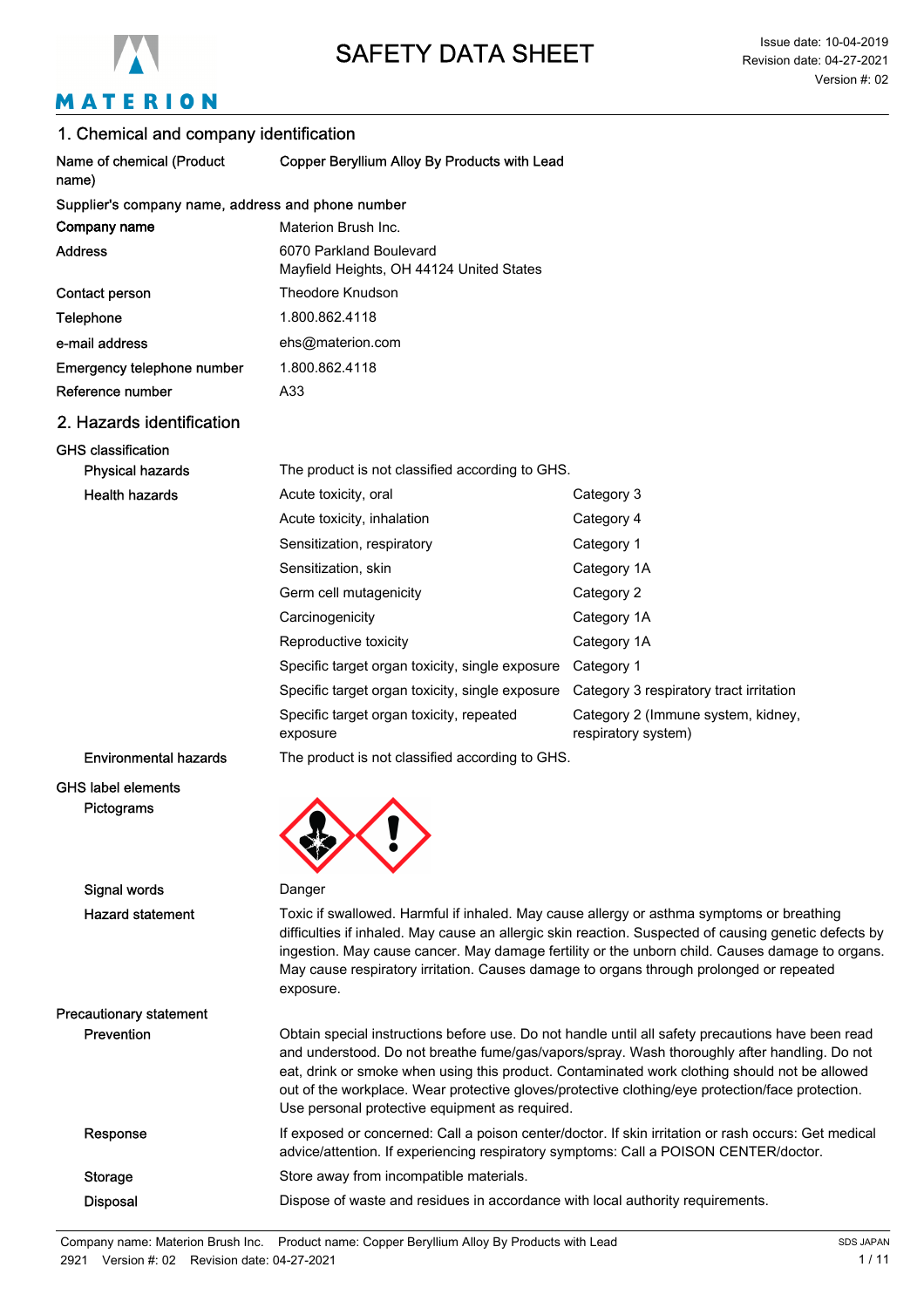#### Other hazards which do not result in classification

Supplemental information For further information, please contact the Product Stewardship Department at +1.216.383.4019.

#### Main symptoms and emergency overview

Emergency overview

May cause allergy or asthma symptoms or breathing difficulties if inhaled. May cause an allergic skin reaction. May cause an allergic skin reaction. Suspected of causing cancer. Prolonged exposure may cause chronic effects.

Gazette notification

## 3. Composition/information on ingredients

Substance or mixture Mixture

None known.

|                          | Gazelle Hollicalion                  |           |           |                   |  |
|--------------------------|--------------------------------------|-----------|-----------|-------------------|--|
| Components               | <b>CAS Number</b>                    | ENCS no.  | ISHL no.  | Concentration (%) |  |
| Copper                   | 7440-50-8                            | $65 - 90$ |           |                   |  |
| Copper Oxides (mixed)    | $5 - 15$<br>Not Applicable           |           |           |                   |  |
| Durasoil                 | <b>Trade Secret</b><br>$2 - 4$       |           |           |                   |  |
| Beryllium                | 7440-41-7                            |           |           | 2                 |  |
| Aluminum                 | 7429-90-5                            |           |           | $0.1 - 1$         |  |
| Aluminum Oxides (mixed)  | Not Applicable<br>$0.1 - 1$          |           |           |                   |  |
| Beryllium Oxides (mixed) | Not Applicable<br>$0.1 - 1$          |           |           |                   |  |
| Cobalt                   | 7440-48-4<br>$0.1 - 1$               |           |           |                   |  |
| Cobalt Oxides (mixed)    | $0.1 - 1$<br>Not Applicable          |           |           |                   |  |
| Nickel                   | 7440-02-0<br>$0.1 - 1$               |           |           |                   |  |
| Nickel Oxides (mixed)    | $0.1 - 1$<br>Not Applicable          |           |           |                   |  |
| Silica                   | 14808-60-7<br>$(1)-548$<br>$(1)-548$ |           |           |                   |  |
| Zirconium                | 7440-67-7                            |           |           | $0.1 - 1$         |  |
| Lead                     | 7439-92-1                            |           | $(1)-527$ | $0.2 - 0.4$       |  |
|                          |                                      |           |           |                   |  |

Chemical formula

Cu (7440-50-8), Be (7440-41-7), O2Si (14808-60-7), Al (7429-90-5), Ni (7440-02-0), Co (7440-48-4), Zr (7440-67-7), Pb (7439-92-1)

## 4. First aid measures

| If inhaled                                               | If symptoms develop move victim to fresh air. For breathing difficulties, oxygen may be necessary.<br>Breathing difficulty caused by inhalation of particulate requires immediate removal to fresh air. If<br>breathing has stopped, perform artificial respiration and obtain medical help.                                                                                                                                                                                                                                            |
|----------------------------------------------------------|-----------------------------------------------------------------------------------------------------------------------------------------------------------------------------------------------------------------------------------------------------------------------------------------------------------------------------------------------------------------------------------------------------------------------------------------------------------------------------------------------------------------------------------------|
| If on skin                                               | Take off contaminated clothing and wash before reuse. Thoroughly wash skin cuts or wounds to<br>remove all particulate debris from the wound. Seek medical attention for wounds that cannot be<br>thoroughly cleansed. Treat skin cuts and wounds with standard first aid practices such as<br>cleansing, disinfecting and covering to prevent wound infection and contamination before<br>continuing work. Obtain medical help for persistent irritation. Material accidentally implanted or<br>lodged under the skin must be removed. |
| If in eyes                                               | Immediately flush eyes with plenty of water for at least 15 minutes, lifting lower and upper eyelids<br>occasionally. Get medical attention if symptoms persist.                                                                                                                                                                                                                                                                                                                                                                        |
| If swallowed                                             | If swallowed, seek medical advice immediately and show this container or label. Induce vomiting<br>immediately as directed by medical personnel. Never give anything by mouth to an unconscious<br>person.                                                                                                                                                                                                                                                                                                                              |
| Most important<br>symptoms/effects, acute and<br>delayed | May cause allergic skin reaction. May cause allergic respiratory reaction. Prolonged exposure may<br>cause chronic effects.                                                                                                                                                                                                                                                                                                                                                                                                             |
| Protection of first-aid<br>responders                    | If exposed or concerned: get medical attention/advice. Get medical attention if symptoms occur.<br>Wash contaminated clothing before reuse. As supplied, there is no immediate medical risk with<br>beryllium products in article form. First aid measures provided are related to particulate containing<br>beryllium.                                                                                                                                                                                                                 |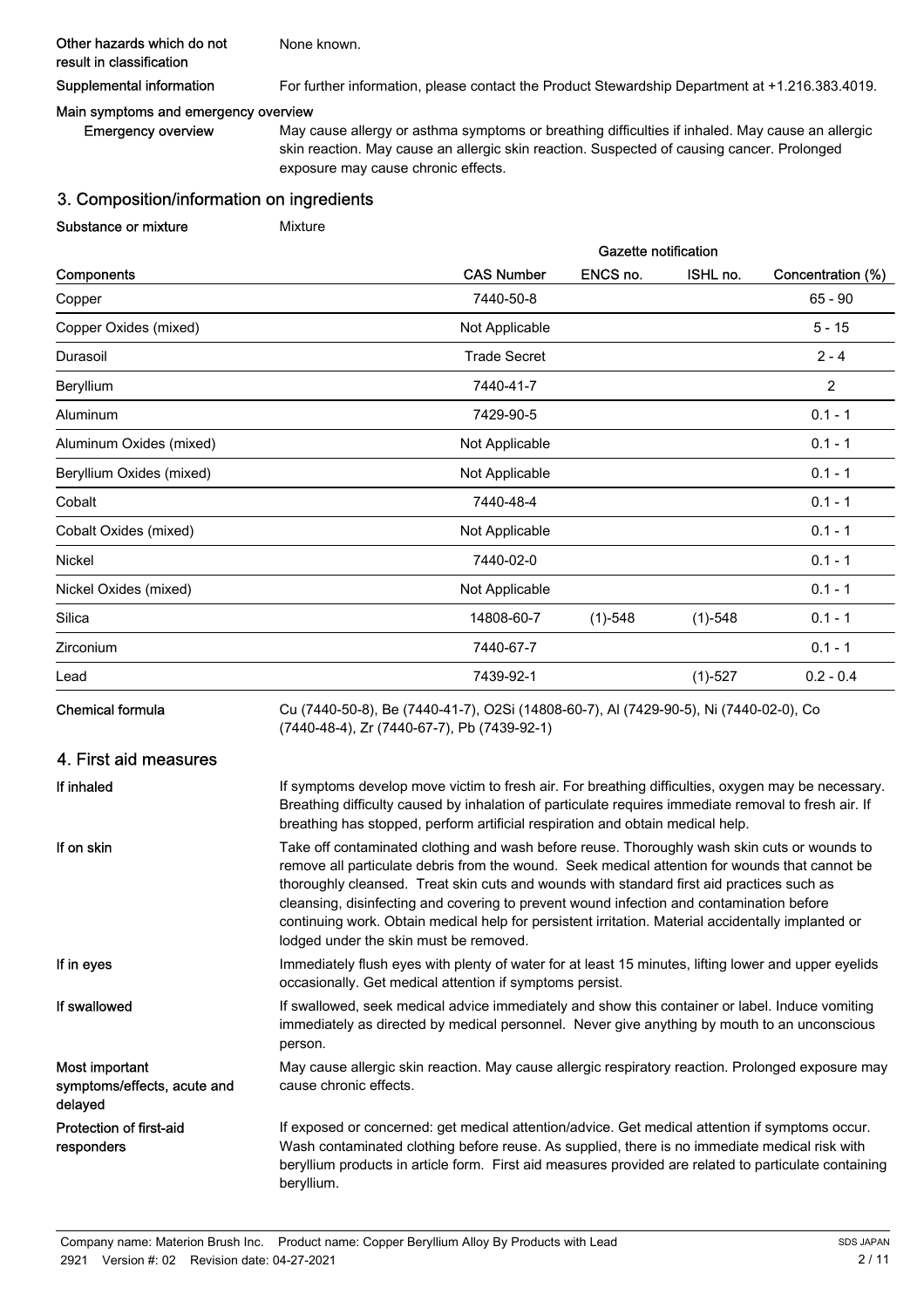| Notes to physician                                                        | Treatment of Chronic Beryllium Disease: There is no known treatment which will cure chronic<br>beryllium disease. Prednisone or other corticosteroids are the most specific treatment currently<br>available. They are directed at suppressing the immunological reaction and can be effective in<br>diminishing signs and symptoms of chronic beryllium disease. In cases where steroid therapy has<br>had only partial or minimal effectiveness, other immunosuppressive agents, such as<br>cyclophosphamide, cyclosporine, or methotrexate, have been used. In view of the potential side<br>effects of all the immunosuppressive medications, including steroids such as prednisone, they<br>should be used only under the direct care of a physician. Other treatment, such as oxygen, inhaled<br>steroids or bronchodilators, may be prescribed by some physicians and can be effective in<br>selected cases. In general, treatment is reserved for cases with significant symptoms and/or<br>significant loss of lung function. The decision about when and with what medication to treat is a<br>judgment situation for individual physicians.<br>In their 2014 official statement on the Diagnosis and Management of Beryllium Sensitivity and<br>Chronic Beryllium Disease, the American Thoracic Society states that "it seems prudent for |
|---------------------------------------------------------------------------|-------------------------------------------------------------------------------------------------------------------------------------------------------------------------------------------------------------------------------------------------------------------------------------------------------------------------------------------------------------------------------------------------------------------------------------------------------------------------------------------------------------------------------------------------------------------------------------------------------------------------------------------------------------------------------------------------------------------------------------------------------------------------------------------------------------------------------------------------------------------------------------------------------------------------------------------------------------------------------------------------------------------------------------------------------------------------------------------------------------------------------------------------------------------------------------------------------------------------------------------------------------------------------------------------------------------------------------------------------|
|                                                                           | workers with BeS to avoid all future occupational exposure to beryllium."<br>The effects of continued low exposure to beryllium are unknown for individuals who are sensitized<br>to beryllium or who have a diagnosis of chronic beryllium disease. It is generally recommended<br>that persons who are sensitized to beryllium or who have CBD terminate their occupational<br>exposure to beryllium.                                                                                                                                                                                                                                                                                                                                                                                                                                                                                                                                                                                                                                                                                                                                                                                                                                                                                                                                               |
| 5. Fire-fighting measures                                                 |                                                                                                                                                                                                                                                                                                                                                                                                                                                                                                                                                                                                                                                                                                                                                                                                                                                                                                                                                                                                                                                                                                                                                                                                                                                                                                                                                       |
| <b>Extinguishing media</b>                                                | Use extinguishing measures that are appropriate to local circumstances and the surrounding<br>environment. The product is non-combustible.                                                                                                                                                                                                                                                                                                                                                                                                                                                                                                                                                                                                                                                                                                                                                                                                                                                                                                                                                                                                                                                                                                                                                                                                            |
| Extinguishing media to avoid                                              | Do not use water to extinguish fires around operations involving molten metal due to the potential<br>for steam explosions.                                                                                                                                                                                                                                                                                                                                                                                                                                                                                                                                                                                                                                                                                                                                                                                                                                                                                                                                                                                                                                                                                                                                                                                                                           |
| Special fire fighting procedures                                          | Move containers from fire area if you can do so without risk. Use water spray to cool unopened<br>containers. Water runoff can cause environmental damage.                                                                                                                                                                                                                                                                                                                                                                                                                                                                                                                                                                                                                                                                                                                                                                                                                                                                                                                                                                                                                                                                                                                                                                                            |
| Protection of fire-fighters                                               | Firefighters should wear full protective clothing including self contained breathing apparatus. Wear<br>suitable protective equipment.                                                                                                                                                                                                                                                                                                                                                                                                                                                                                                                                                                                                                                                                                                                                                                                                                                                                                                                                                                                                                                                                                                                                                                                                                |
| <b>General fire hazards</b>                                               | No unusual fire or explosion hazards noted.                                                                                                                                                                                                                                                                                                                                                                                                                                                                                                                                                                                                                                                                                                                                                                                                                                                                                                                                                                                                                                                                                                                                                                                                                                                                                                           |
| Specific methods                                                          | Pressure-demand self-contained breathing apparatus must be worn by firefighters or any other<br>persons potentially exposed to the particulate released during or after a fire.                                                                                                                                                                                                                                                                                                                                                                                                                                                                                                                                                                                                                                                                                                                                                                                                                                                                                                                                                                                                                                                                                                                                                                       |
| 6. Accidental release measures                                            |                                                                                                                                                                                                                                                                                                                                                                                                                                                                                                                                                                                                                                                                                                                                                                                                                                                                                                                                                                                                                                                                                                                                                                                                                                                                                                                                                       |
| Personal precautions, protective<br>equipment and emergency<br>procedures | Keep unnecessary personnel away. Wear appropriate protective equipment and clothing during<br>clean-up. For personal protection, see section 8 of the SDS. Avoid contact with skin or inhalation<br>of spillage, dust or vapor. Avoid generation and spreading of dust. Ensure suitable personal<br>protection (including respiratory protection) during removal of spillages in a confined area.                                                                                                                                                                                                                                                                                                                                                                                                                                                                                                                                                                                                                                                                                                                                                                                                                                                                                                                                                     |
| <b>Environmental precautions</b>                                          | Avoid release to the environment. In the event of a spill or accidental release, notify relevant<br>authorities in accordance with all applicable regulations. Prevent further leakage or spillage if safe<br>to do so. Avoid discharge into drains, water courses or onto the ground.                                                                                                                                                                                                                                                                                                                                                                                                                                                                                                                                                                                                                                                                                                                                                                                                                                                                                                                                                                                                                                                                |
| Methods and materials for<br>containment and cleaning up                  | The product is immiscible with water and will spread on the water surface. Clean up in accordance<br>with all applicable regulations. Following product recovery, flush area with water. For waste<br>disposal, see section 13 of the SDS.                                                                                                                                                                                                                                                                                                                                                                                                                                                                                                                                                                                                                                                                                                                                                                                                                                                                                                                                                                                                                                                                                                            |
| 7. Handling and storage                                                   |                                                                                                                                                                                                                                                                                                                                                                                                                                                                                                                                                                                                                                                                                                                                                                                                                                                                                                                                                                                                                                                                                                                                                                                                                                                                                                                                                       |

| Handling                                                      |                                                                                          |
|---------------------------------------------------------------|------------------------------------------------------------------------------------------|
| Technical measures (e.g.<br>Local and general<br>ventilation) | No specific recommendations.                                                             |
| Safe handling advice                                          | Observe good industrial hygiene practices.                                               |
| Contact avoidance<br>measures                                 | Strong oxidizing agents. For further information, please refer to section 10 of the SDS. |
| Hygiene measures                                              | Handle in accordance with good industrial hygiene and safety practice.                   |
| Storage                                                       |                                                                                          |
| Safe storage conditions                                       | Store away from incompatible materials (see Section 10 of the SDS).                      |
| Safe packaging materials                                      | Store in original tightly closed container.                                              |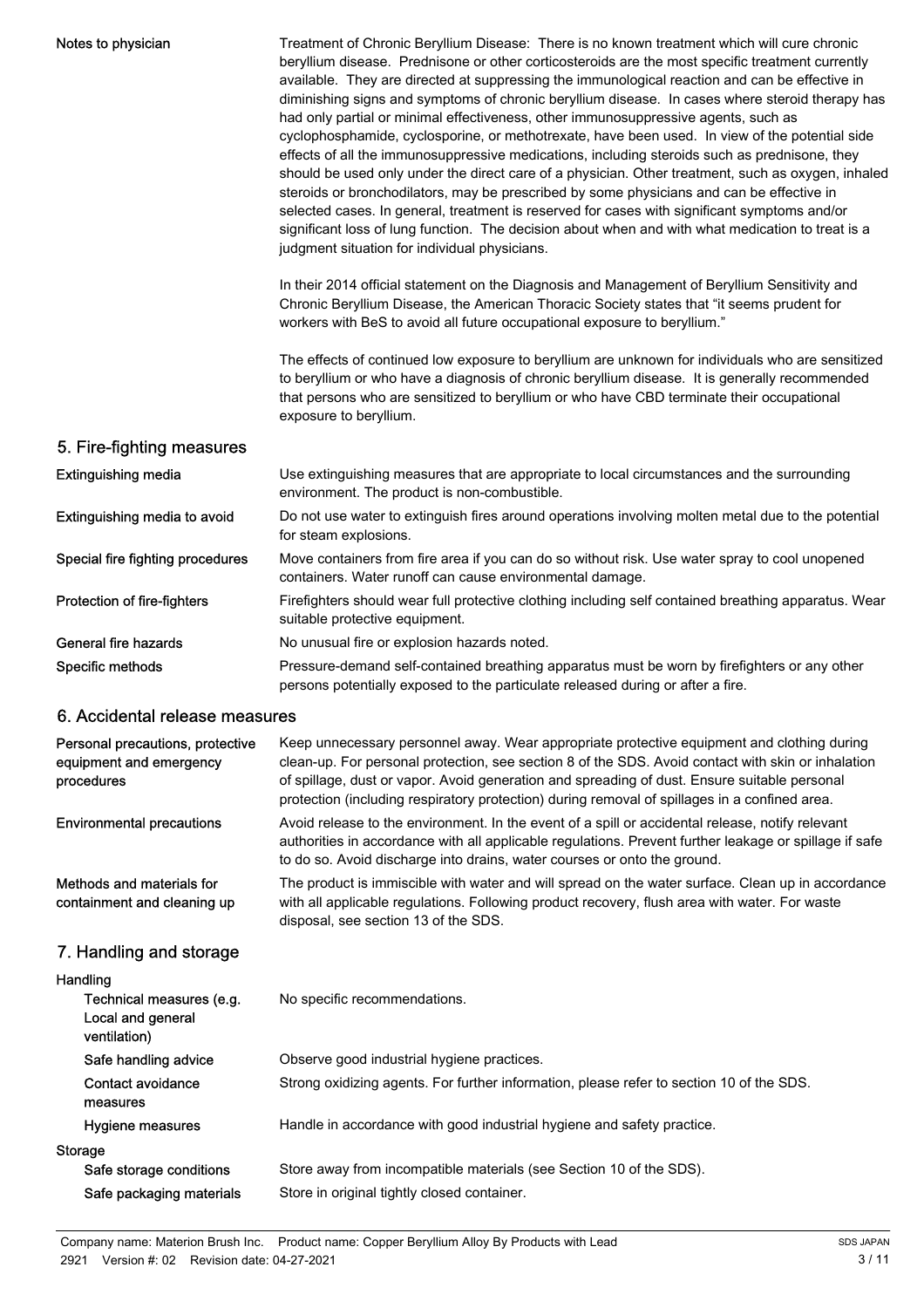## 8. Exposure controls/personal protection

|  | <b>Control parameters</b> |
|--|---------------------------|
|--|---------------------------|

VENTILATION: Good general ventilation (typically 10 air changes per hour) should be used. Ventilation rates should be matched to conditions. If applicable, use process enclosures, local exhaust ventilation, or other engineering controls to maintain airborne levels below recommended exposure limits. If exposure limits have not been established, maintain airborne levels to an acceptable level.

Whenever possible, the use of local exhaust ventilation or other engineering controls is the preferred method of controlling exposure to airborne particulate. Where utilized, exhaust inlets to the ventilation system must be positioned as close as possible to the source of airborne generation. Avoid disruption of the airflow in the area of a local exhaust inlet by equipment such as a man-cooling fan. Check ventilation equipment regularly to ensure it is functioning properly. Provide training on the use and operation of ventilation to all users. Use qualified professionals to design and install ventilation systems.

WET METHODS: Machining operations are usually performed under a liquid lubricant/coolant flood which assists in reducing airborne particulate. However, the cycling through of machine coolant containing finely divided particulate in suspension can result in the concentration building to a point where the particulate may become airborne during use. Certain processes such as sanding and grinding may require complete hooded containment and local exhaust ventilation. Prevent coolant from splashing onto floor areas, external structures or operators' clothing. Utilize a coolant filtering system to remove particulate from the coolant.

WORK PRACTICES: Develop work practices and procedures that prevent particulate from coming in contact with worker skin, hair, or personal clothing. If work practices and/or procedures are ineffective in controlling airborne exposure or visual particulate from deposition on skin, hair, or clothing, provide appropriate cleaning/washing facilities. Procedures should be written that clearly communicate the facility's requirements for protective clothing and personal hygiene. These clothing and personal hygiene requirements help keep particulate from being spread to non-production areas or from being taken home by the worker. Never use compressed air to clean work clothing or other surfaces.

Fabrication processes may leave a residue of particulate on the surface of parts, products or equipment that could result in employee exposure during subsequent material handling activities. As necessary, clean loose particulate from parts between processing steps. As a standard hygiene practice, wash hands before eating or smoking.

HOUSEKEEPING: Use vacuum and wet cleaning methods for particulate removal from surfaces. Be certain to de-energize electrical systems, as necessary, before beginning wet cleaning. Use vacuum cleaners with high efficiency particulate air (HEPA). Do not use compressed air, brooms, or conventional vacuum cleaners to remove particulate from surfaces as this activity can result in elevated exposures to airborne particulate. Follow the manufacturer's instructions when performing maintenance on HEPA filtered vacuums used to clean hazardous materials.

#### Occupational exposure limits

## Japan. OELs - ISHL. (Workplace Environment Assessment Standards)

| Components                | Type | Value                   | Form  |
|---------------------------|------|-------------------------|-------|
| Aluminum (CAS 7429-90-5)  | TLV  | $0.025 \,\mathrm{mg/m}$ | Dust. |
| Beryllium (CAS 7440-41-7) | TLV  | $0.001$ mg/m3           |       |
| Cobalt (CAS 7440-48-4)    | TLV  | $0.02 \text{ mg/m}$ 3   |       |
| Lead (CAS 7439-92-1)      | TLV  | $0.05$ mg/m $3$         |       |
| Nickel (CAS 7440-02-0)    | TLV  | $0.1 \text{ mg/m}$ 3    |       |

## Japan. OELs - JSOH (Japan Society of Occupational Health: Recommendation of Occupational Exposure Limits)

| <b>Components</b>         | Type | Value                   | Form             |
|---------------------------|------|-------------------------|------------------|
| Aluminum (CAS 7429-90-5)  | TWA  | $2 \text{ mg/m}$        | Total dust.      |
|                           |      | $0.5 \text{ mg/m}$ 3    | Respirable dust. |
| Beryllium (CAS 7440-41-7) | TWA  | $0.002 \text{ mg/m}$ 3  |                  |
| Cobalt (CAS 7440-48-4)    | TWA  | $0.05 \,\mathrm{mg/m3}$ |                  |
| Lead (CAS 7439-92-1)      | TWA  | $0.03$ mg/m $3$         |                  |

Company name: Materion Brush Inc. Product name: Copper Beryllium Alloy By Products with Lead 2921 Version #: 02 Revision date: 04-27-2021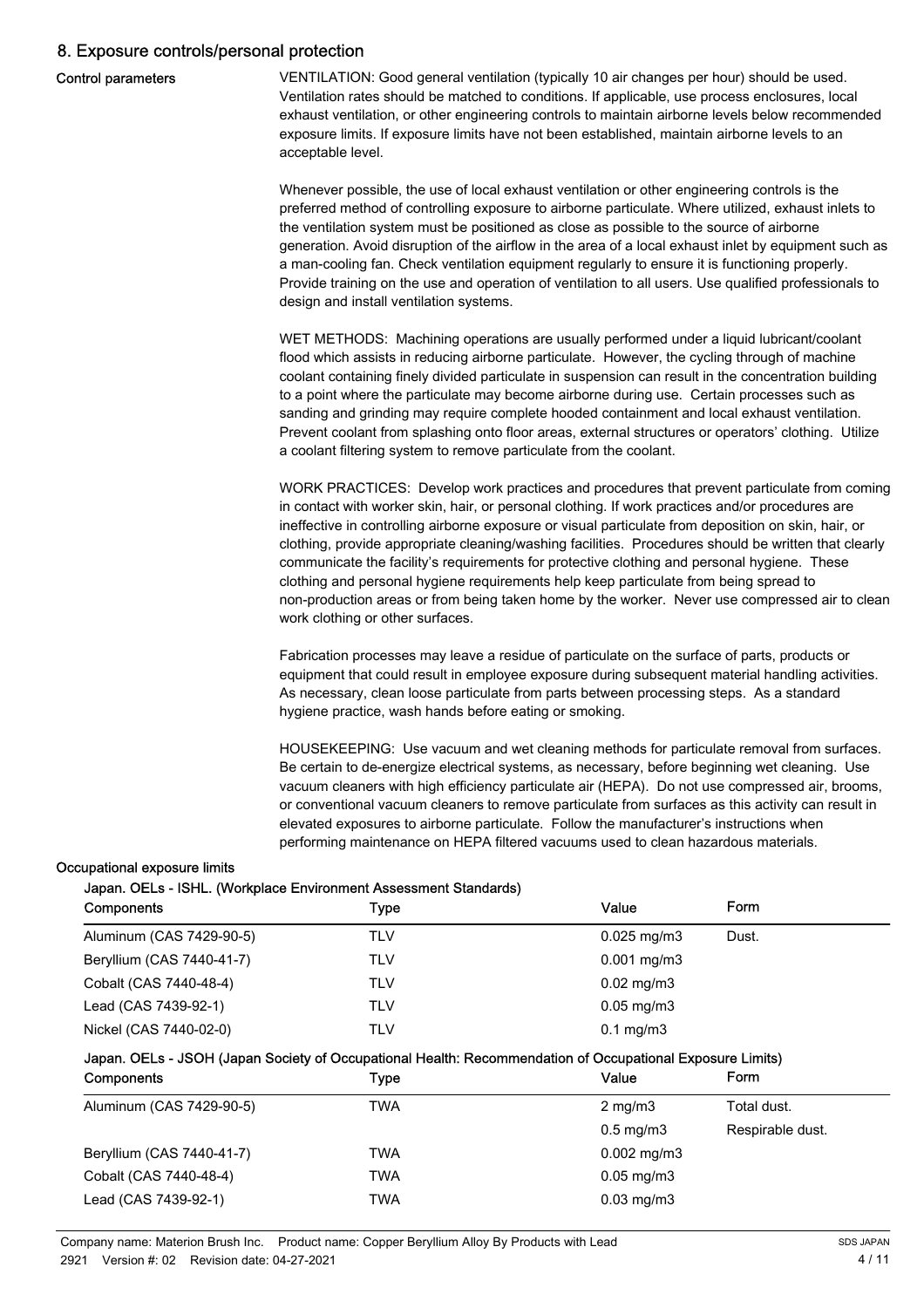| Components                       | Type        | Value                                               | Form                 |
|----------------------------------|-------------|-----------------------------------------------------|----------------------|
| Nickel (CAS 7440-02-0)           | TWA         | 1 mg/m $3$                                          |                      |
| Silica (CAS 14808-60-7)          | Ceiling     | $0.03$ mg/m $3$<br>Respirable dust.                 |                      |
| US. ACGIH Threshold Limit Values |             |                                                     |                      |
| Components                       | Type        | Value                                               | Form                 |
| Aluminum (CAS 7429-90-5)         | TWA         | 1 mg/m $3$                                          | Respirable fraction. |
| Beryllium (CAS 7440-41-7)        | <b>TWA</b>  | 0.00005 mg/m3 (as Inhalable fraction.<br>beryllium) |                      |
| Cobalt (CAS 7440-48-4)           | <b>TWA</b>  | $0.02 \,\mathrm{mg/m3}$                             |                      |
| Copper (CAS 7440-50-8)           | <b>TWA</b>  | 1 mg/m $3$                                          | Dust and mist.       |
|                                  |             | $0.2$ mg/m $3$                                      | Fume.                |
| Lead (CAS 7439-92-1)             | <b>TWA</b>  | $0.05$ mg/m $3$                                     |                      |
| Nickel (CAS 7440-02-0)           | <b>TWA</b>  | $1.5 \text{ mg/m}$ 3                                | Inhalable fraction.  |
| Silica (CAS 14808-60-7)          | <b>TWA</b>  | $0.025$ mg/m $3$                                    | Respirable fraction. |
| Zirconium (CAS 7440-67-7)        | <b>STEL</b> | 10 mg/m $3$                                         |                      |
|                                  | TWA         | $5 \text{ mg/m}$                                    |                      |

## Biological limit values

## Japan. BELs - JSOH (Japan Society of Occupational Health: Recommendation of Occupational Exposure Limits Based on Biological Monitoring)

| Components             | Value       | Determinant               | Specimen                                                                         | <b>Sampling Time</b> |  |
|------------------------|-------------|---------------------------|----------------------------------------------------------------------------------|----------------------|--|
| Cobalt (CAS 7440-48-4) | 35 µg/l     | Cobalt                    | Urine                                                                            | $\star$              |  |
|                        | $3 \mu g/l$ | Cobalt                    | <b>Blood</b>                                                                     | $\star$              |  |
| Lead (CAS 7439-92-1)   | 800 µg/l    | Protoporphyrin            | <b>Blood</b>                                                                     | $\star$              |  |
|                        | 2000 µg/l   | Protoporphyrin            | Reduction<br>from<br>individual<br>baseline<br>activity in<br>red blood<br>cells | $\star$              |  |
|                        | 150 µg/l    | Lead                      | Blood                                                                            | $\star$              |  |
|                        | $5$ mg/l    | δ-Aminolevulini<br>c acid | Urine                                                                            | $\star$              |  |

\* - For sampling details, please see the source document.

# ACGIH Biological Exposure Indices

| Components             | Value         | Determinant | Specimen     | <b>Sampling Time</b> |
|------------------------|---------------|-------------|--------------|----------------------|
| Cobalt (CAS 7440-48-4) | 15 µg/l       | Cobalt      | Urine        |                      |
| Lead (CAS 7439-92-1)   | $200 \mu q/l$ | Lead        | <b>Blood</b> |                      |

\* - For sampling details, please see the source document.

## Engineering measures

Ensure adequate ventilation, especially in confined areas.

Whenever possible, the use of local exhaust ventilation or other engineering controls is the preferred method of controlling exposure to airborne particulate. Where utilized, exhaust inlets to the ventilation system must be positioned as close as possible to the source of airborne generation. Avoid disruption of the airflow in the area of a local exhaust inlet by equipment such as a man-cooling fan. Check ventilation equipment regularly to ensure it is functioning properly. Provide training on the use and operation of ventilation to all users. Use qualified professionals to design and install ventilation systems.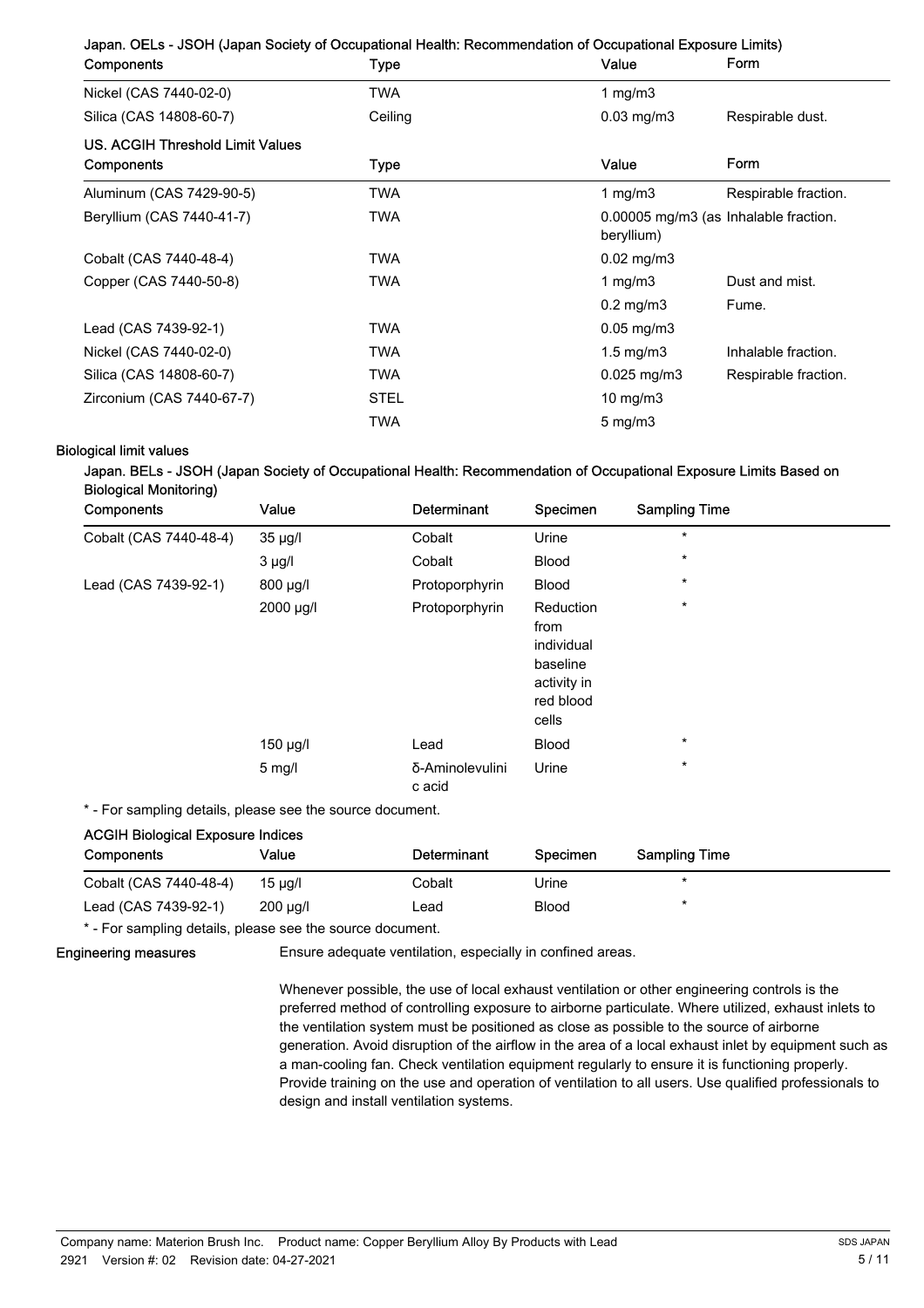| Personal protective equipment |                                                                                                                                                                                                                                                                                                                                                                                                                                                                                                                                                                                                                                                                                                                                                                                                                                                                       |
|-------------------------------|-----------------------------------------------------------------------------------------------------------------------------------------------------------------------------------------------------------------------------------------------------------------------------------------------------------------------------------------------------------------------------------------------------------------------------------------------------------------------------------------------------------------------------------------------------------------------------------------------------------------------------------------------------------------------------------------------------------------------------------------------------------------------------------------------------------------------------------------------------------------------|
| Respiratory protection        | In case of insufficient ventilation, wear suitable respiratory equipment. When airborne exposures<br>exceed or have the potential to exceed the occupational exposure limits, approved respirators<br>must be used as specified by an Industrial Hygienist or other qualified professional. Respirator<br>users must be medically evaluated to determine if they are physically capable of wearing a<br>respirator. Quantitative and/or qualitative fit testing and respirator training must be satisfactorily<br>completed by all personnel prior to respirator use. Users of tight fitting respirators must be clean<br>shaven on those areas of the face where the respirator seal contacts the face. Use<br>pressure-demand airline respirators when performing jobs with high potential exposures such as<br>changing filters in a baghouse air cleaning device. |
| Hand protection               | Wear appropriate chemical resistant gloves. Wear gloves to prevent contact with particulate or<br>solutions. Wear gloves to prevent metal cuts and skin abrasions during handling.                                                                                                                                                                                                                                                                                                                                                                                                                                                                                                                                                                                                                                                                                    |
| Eye protection                | Wear safety glasses with side shields (or goggles). Wear approved safety glasses, goggles, face<br>shield and/or welder's helmet when risk of eye injury is present, particularly during operations that<br>generate dust, mist or fume.                                                                                                                                                                                                                                                                                                                                                                                                                                                                                                                                                                                                                              |
| Skin and body protection      | Personal protection equipment should be chosen according to the CEN standards and in<br>discussion with the supplier of the personal protective equipment. Protective overgarments or work<br>clothing must be worn by persons who may become contaminated with particulate during activities.<br>Skin contact with this material may cause, in some sensitive individuals, an allergic dermal<br>response. Particulate that becomes lodged under the skin has the potential to induce sensitization<br>and skin lesions.                                                                                                                                                                                                                                                                                                                                             |

## 9. Physical and chemical properties

| <b>Physical state</b>                                         | Solid.                                                 |
|---------------------------------------------------------------|--------------------------------------------------------|
| Form                                                          | Solid. Various shapes.                                 |
| Color                                                         | Reddish-brown                                          |
| Odor                                                          | None.                                                  |
| Odor threshold                                                | Not applicable.                                        |
| Melting point/freezing point                                  | 1750 - 2000 °F (954.44 - 1093.33 °C) / Not applicable. |
| Boiling point, initial boiling point,<br>and boiling range    | Not applicable.                                        |
| Combustibility                                                | Not a DOT flammable solid per US EPA Method 1030.      |
| Lower and upper explosion limit / flammability limit          |                                                        |
| Explosive limit - lower (%)                                   | Not applicable.                                        |
| Explosive limit - upper (%)                                   | Not applicable.                                        |
| Flash point                                                   | Not applicable.                                        |
| Auto-ignition temperature                                     | Not applicable.                                        |
| Decomposition temperature                                     | Not applicable.                                        |
| рH                                                            | Not applicable.                                        |
| Kinematic viscosity                                           | Not available.                                         |
| Solubility(ies)                                               |                                                        |
| Solubility (water)                                            | Insoluble.                                             |
| Solubility (other)                                            | Not applicable.                                        |
| <b>Partition coefficient</b><br>(n-octanol/water) (log value) | Not applicable.                                        |
| Vapor pressure                                                | Not applicable.                                        |
| Density and/or relative density                               |                                                        |
| <b>Density</b>                                                | $0.25 - 0.33$ lb/in <sup>3</sup>                       |
| <b>Relative density</b>                                       | Not applicable.                                        |
| Vapor density                                                 | Not applicable.                                        |
| Particle characteristics                                      | Not available.                                         |
| Other information                                             |                                                        |
| <b>Evaporation rate</b>                                       | Not applicable.                                        |
| <b>Explosive properties</b>                                   | Not explosive.                                         |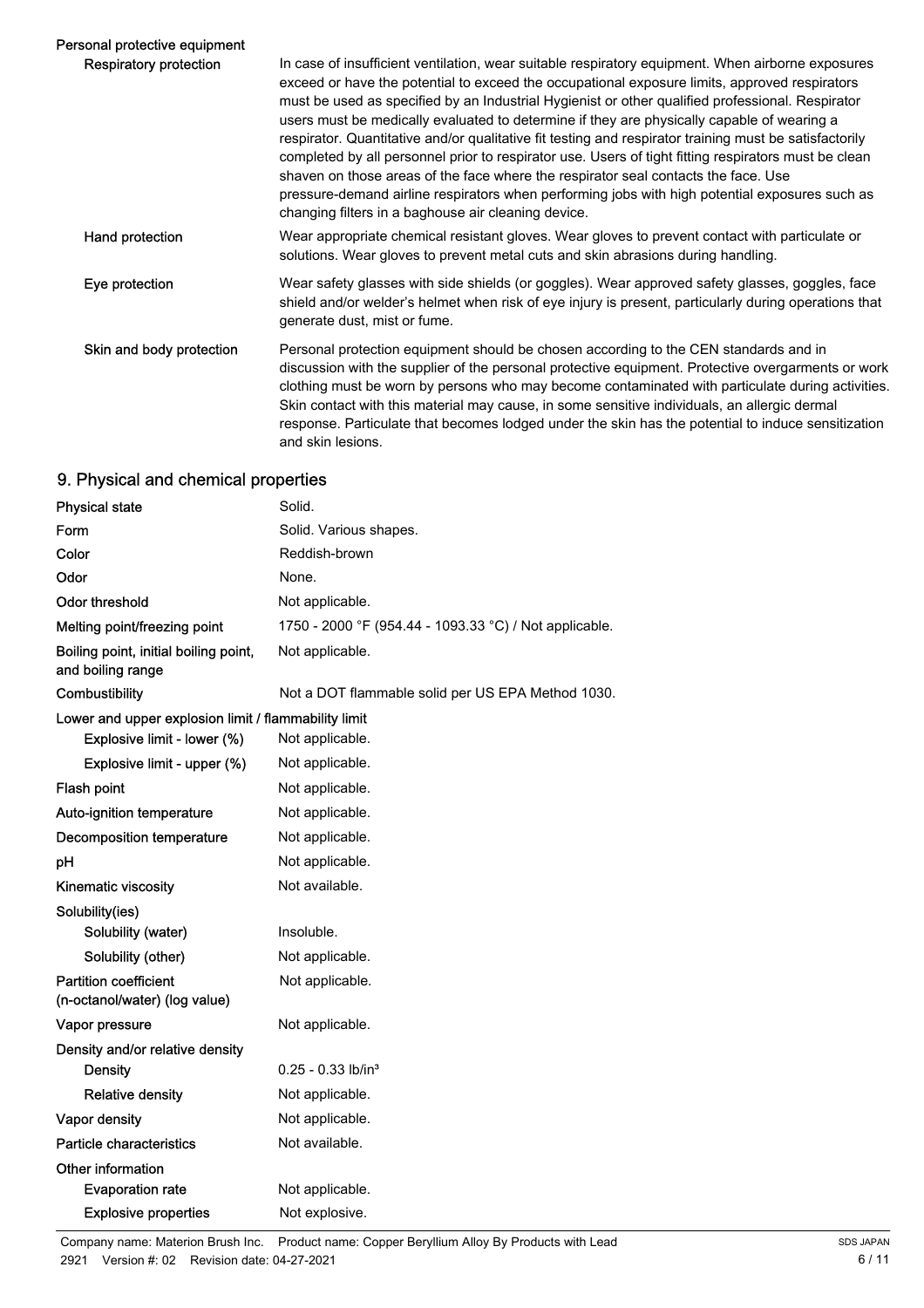| <b>Oxidizing properties</b>                                                                                                                   | Not oxidizing.                                                                                                                                                                             |                                                                              |  |  |
|-----------------------------------------------------------------------------------------------------------------------------------------------|--------------------------------------------------------------------------------------------------------------------------------------------------------------------------------------------|------------------------------------------------------------------------------|--|--|
| Specific gravity                                                                                                                              | 7.74 Not applicable.                                                                                                                                                                       |                                                                              |  |  |
| <b>Viscosity (Coefficient of</b><br>viscosity)                                                                                                | Not applicable.                                                                                                                                                                            |                                                                              |  |  |
| 10. Stability and reactivity                                                                                                                  |                                                                                                                                                                                            |                                                                              |  |  |
| Reactivity                                                                                                                                    | The product is stable and non-reactive under normal conditions of use, storage and transport.                                                                                              |                                                                              |  |  |
| <b>Chemical stability</b>                                                                                                                     | Material is stable under normal conditions.                                                                                                                                                |                                                                              |  |  |
| Possibility of hazardous                                                                                                                      |                                                                                                                                                                                            |                                                                              |  |  |
| reactions                                                                                                                                     | Hazardous polymerization does not occur.                                                                                                                                                   |                                                                              |  |  |
| <b>Conditions to avoid</b>                                                                                                                    | Keep away from heat, hot surfaces, sparks, open flames and other ignition sources. Contact with<br>incompatible materials. Avoid dust formation. Contact with acids. Contact with alkalis. |                                                                              |  |  |
| Incompatible materials                                                                                                                        | Strong acids, alkalies and oxidizing agents.                                                                                                                                               |                                                                              |  |  |
| Hazardous decomposition<br>products                                                                                                           | No hazardous decomposition products are known.                                                                                                                                             |                                                                              |  |  |
| 11. Toxicological information                                                                                                                 |                                                                                                                                                                                            |                                                                              |  |  |
| <b>Acute toxicity</b>                                                                                                                         | May cause allergy or asthma symptoms or breathing difficulties if inhaled. Not known. May cause<br>allergic respiratory reaction.                                                          |                                                                              |  |  |
| Skin corrosion/irritation                                                                                                                     | Prolonged skin contact may cause temporary irritation.                                                                                                                                     |                                                                              |  |  |
| Serious eye damage/eye<br>irritation                                                                                                          | Direct contact with eyes may cause temporary irritation.                                                                                                                                   |                                                                              |  |  |
| Respiratory or skin sensitization                                                                                                             |                                                                                                                                                                                            |                                                                              |  |  |
| <b>ACGIH sensitization</b>                                                                                                                    |                                                                                                                                                                                            |                                                                              |  |  |
| BERYLLIUM AND COMPOUNDS, SOLUBLE AND<br>Respiratory sensitization<br>INSOLUBLE COMPOUNDS, AS BE, INHALABLE<br><b>FRACTION (CAS 7440-41-7)</b> |                                                                                                                                                                                            |                                                                              |  |  |
| Cobalt and inorganic compounds, as Co<br>(CAS 7440-48-4)                                                                                      |                                                                                                                                                                                            | Dermal sensitization                                                         |  |  |
|                                                                                                                                               | Japan Society for Occupational Health: Respiratory sensitizer                                                                                                                              | Respiratory sensitization                                                    |  |  |
| Beryllium (CAS 7440-41-7)                                                                                                                     |                                                                                                                                                                                            | 1 Known respiratory sensitizer.                                              |  |  |
| Cobalt (CAS 7440-48-4)                                                                                                                        |                                                                                                                                                                                            | 1 Known respiratory sensitizer.                                              |  |  |
| Nickel (CAS 7440-02-0)                                                                                                                        |                                                                                                                                                                                            | 2 Probable respiratory sensitizer.                                           |  |  |
| Japan Society for Occupational Health: Skin sensitizer                                                                                        |                                                                                                                                                                                            |                                                                              |  |  |
| Beryllium (CAS 7440-41-7)                                                                                                                     |                                                                                                                                                                                            | 2 Probable skin sensitizer.                                                  |  |  |
| Cobalt (CAS 7440-48-4)                                                                                                                        |                                                                                                                                                                                            | 1 Known skin sensitizer.                                                     |  |  |
| Copper (CAS 7440-50-8)<br>Nickel (CAS 7440-02-0)                                                                                              | 2 Probable skin sensitizer.<br>1 Known skin sensitizer.                                                                                                                                    |                                                                              |  |  |
| <b>Respiratory sensitization</b>                                                                                                              |                                                                                                                                                                                            |                                                                              |  |  |
| <b>Skin sensitization</b>                                                                                                                     | May cause allergy or asthma symptoms or breathing difficulties if inhaled.                                                                                                                 |                                                                              |  |  |
|                                                                                                                                               | May cause sensitization by skin contact.                                                                                                                                                   |                                                                              |  |  |
| Germ cell mutagenicity                                                                                                                        | May cause genetic defects.                                                                                                                                                                 |                                                                              |  |  |
| Carcinogenicity                                                                                                                               |                                                                                                                                                                                            |                                                                              |  |  |
| <b>ACGIH Carcinogens</b>                                                                                                                      |                                                                                                                                                                                            |                                                                              |  |  |
| Aluminum (CAS 7429-90-5)                                                                                                                      |                                                                                                                                                                                            | A4 Not classifiable as a human carcinogen.<br>A1 Confirmed human carcinogen. |  |  |
| Beryllium (CAS 7440-41-7)<br>Cobalt (CAS 7440-48-4)                                                                                           |                                                                                                                                                                                            | A2 Suspected human carcinogen.                                               |  |  |
|                                                                                                                                               |                                                                                                                                                                                            | A3 Confirmed animal carcinogen with unknown relevance to<br>humans.          |  |  |
| Lead (CAS 7439-92-1)                                                                                                                          |                                                                                                                                                                                            | A3 Confirmed animal carcinogen with unknown relevance to<br>humans.          |  |  |
| Nickel (CAS 7440-02-0)                                                                                                                        |                                                                                                                                                                                            | A5 Not suspected as a human carcinogen.                                      |  |  |
| Silica (CAS 14808-60-7)                                                                                                                       |                                                                                                                                                                                            | A2 Suspected human carcinogen.                                               |  |  |
| Zirconium (CAS 7440-67-7)                                                                                                                     |                                                                                                                                                                                            | A4 Not classifiable as a human carcinogen.                                   |  |  |
| IARC Monographs. Overall Evaluation of Carcinogenicity                                                                                        |                                                                                                                                                                                            |                                                                              |  |  |
| Beryllium (CAS 7440-41-7)                                                                                                                     |                                                                                                                                                                                            | 1 Carcinogenic to humans.                                                    |  |  |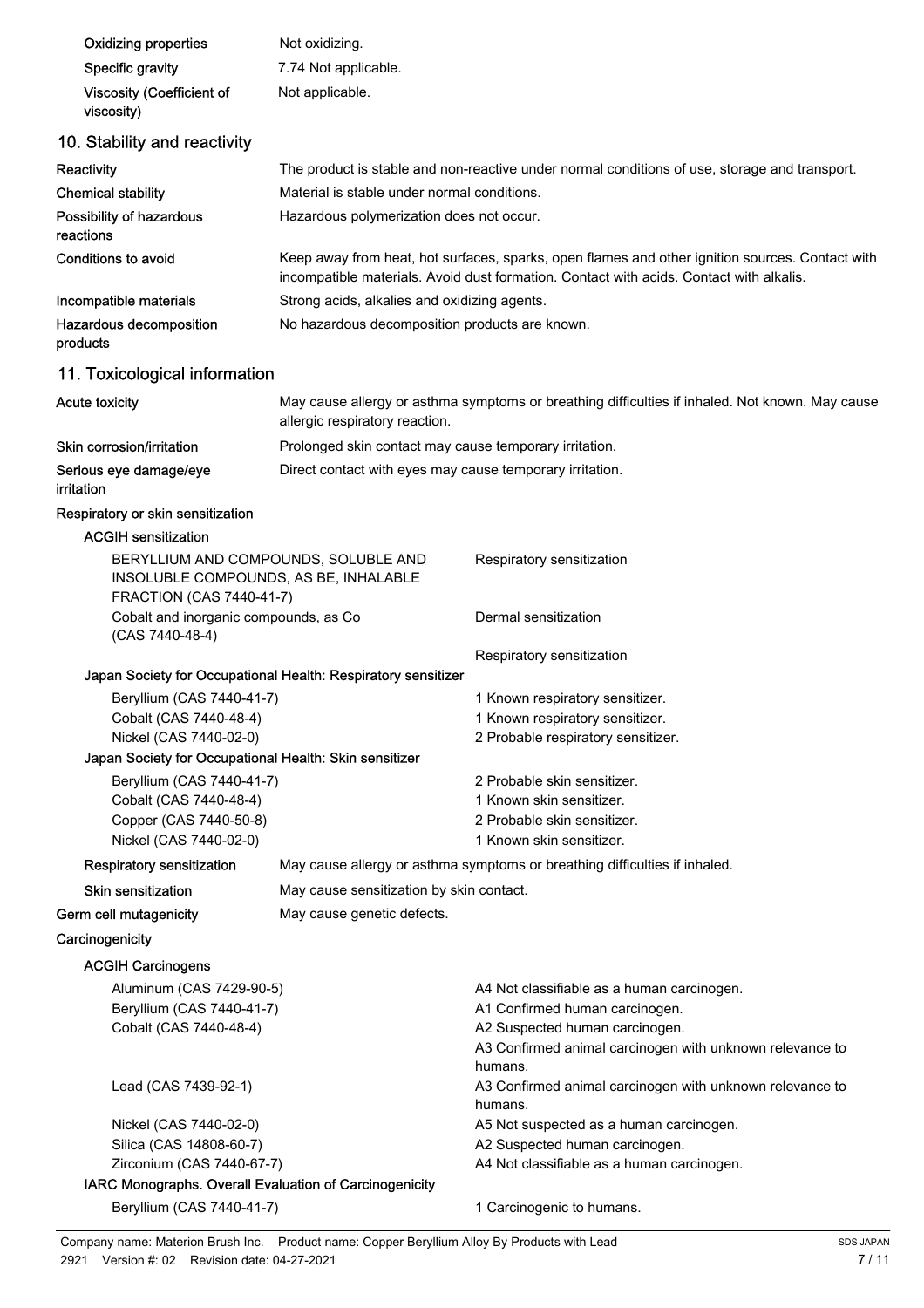| Cobalt (CAS 7440-48-4)                                                             |                                                                    | 2B Possibly carcinogenic to humans.              |
|------------------------------------------------------------------------------------|--------------------------------------------------------------------|--------------------------------------------------|
| Lead (CAS 7439-92-1)                                                               |                                                                    | 2B Possibly carcinogenic to humans.              |
| Nickel (CAS 7440-02-0)                                                             |                                                                    | 2B Possibly carcinogenic to humans.              |
| Silica (CAS 14808-60-7)                                                            |                                                                    | 1 Carcinogenic to humans.                        |
| Japan Society for Occupational Health: Carcinogen                                  |                                                                    |                                                  |
| Beryllium (CAS 7440-41-7)                                                          |                                                                    | 1 Carcinogenic to humans.                        |
| Cobalt (CAS 7440-48-4)                                                             |                                                                    | 2B Possibly carcinogenic to humans.              |
| Lead (CAS 7439-92-1)                                                               |                                                                    | 2B Possibly carcinogenic to humans.              |
| Nickel (CAS 7440-02-0)                                                             |                                                                    | 1 Carcinogenic to humans.                        |
| Silica (CAS 14808-60-7)                                                            |                                                                    | 1 Carcinogenic to humans.                        |
| <b>NTP Report on Carcinogens</b>                                                   |                                                                    |                                                  |
| Beryllium (CAS 7440-41-7)                                                          |                                                                    | Known To Be Human Carcinogen.                    |
| Cobalt (CAS 7440-48-4)                                                             |                                                                    | Reasonably Anticipated to be a Human Carcinogen. |
| Lead (CAS 7439-92-1)                                                               |                                                                    | Reasonably Anticipated to be a Human Carcinogen. |
| Nickel (CAS 7440-02-0)                                                             |                                                                    | Known To Be Human Carcinogen.                    |
|                                                                                    |                                                                    | Reasonably Anticipated to be a Human Carcinogen. |
| Silica (CAS 14808-60-7)                                                            |                                                                    | Known To Be Human Carcinogen.                    |
| <b>Reproductive toxicity</b>                                                       | May cause harm to breastfed babies.                                |                                                  |
| Specific target organ toxicity -<br>May cause damage to organs.<br>single exposure |                                                                    |                                                  |
| Specific target organ toxicity -<br>repeated exposure                              | May cause damage to organs through prolonged or repeated exposure. |                                                  |
| Aspiration hazard                                                                  | Not an aspiration hazard.                                          |                                                  |

## 12. Ecological information

| Ecotoxicological data                        |                                                                                                                                                                                                       |                                                                            |                                |  |
|----------------------------------------------|-------------------------------------------------------------------------------------------------------------------------------------------------------------------------------------------------------|----------------------------------------------------------------------------|--------------------------------|--|
| Product                                      |                                                                                                                                                                                                       | <b>Species</b>                                                             | <b>Test Results</b>            |  |
| Copper Beryllium Alloy By Products with Lead |                                                                                                                                                                                                       |                                                                            |                                |  |
| Aquatic                                      |                                                                                                                                                                                                       |                                                                            |                                |  |
| Acute                                        |                                                                                                                                                                                                       |                                                                            |                                |  |
| Fish                                         | <b>LC50</b>                                                                                                                                                                                           | Fish                                                                       | 0.036 mg/l, 96 hours estimated |  |
| <b>Components</b>                            |                                                                                                                                                                                                       | <b>Species</b>                                                             | <b>Test Results</b>            |  |
| Copper (CAS 7440-50-8)                       |                                                                                                                                                                                                       |                                                                            |                                |  |
| Aquatic                                      |                                                                                                                                                                                                       |                                                                            |                                |  |
| Acute                                        |                                                                                                                                                                                                       |                                                                            |                                |  |
| Crustacea                                    | <b>EC50</b>                                                                                                                                                                                           | Blue crab (Callinectes sapidus)                                            | $0.0031$ mg/l                  |  |
| Fish                                         | <b>LC50</b>                                                                                                                                                                                           | Fathead minnow (Pimephales promelas) 0.0219 - 0.0446 mg/l, 96 hours        |                                |  |
| Nickel (CAS 7440-02-0)                       |                                                                                                                                                                                                       |                                                                            |                                |  |
| Aquatic                                      |                                                                                                                                                                                                       |                                                                            |                                |  |
| Acute                                        |                                                                                                                                                                                                       |                                                                            |                                |  |
| Fish                                         | <b>LC50</b>                                                                                                                                                                                           | Rainbow trout.donaldson trout<br>(Oncorhynchus mykiss)                     | $0.06$ mg/l, 4 days            |  |
| <b>Ecotoxicity</b>                           | The product is not classified as environmentally hazardous. However, this does not exclude the<br>possibility that large or frequent spills can have a harmful or damaging effect on the environment. |                                                                            |                                |  |
| Persistence and degradability                |                                                                                                                                                                                                       | No data is available on the degradability of this product.                 |                                |  |
| <b>Bioaccumulation</b>                       | No data available.                                                                                                                                                                                    |                                                                            |                                |  |
| Mobility in soil                             |                                                                                                                                                                                                       | The product is immiscible with water and will spread on the water surface. |                                |  |
| Hazardous to the ozone layer                 |                                                                                                                                                                                                       | No data available.                                                         |                                |  |
| Other hazardous effects                      | No other adverse environmental effects (e.g. ozone depletion, photochemical ozone creation<br>potential, endocrine disruption, global warming potential) are expected from this component.            |                                                                            |                                |  |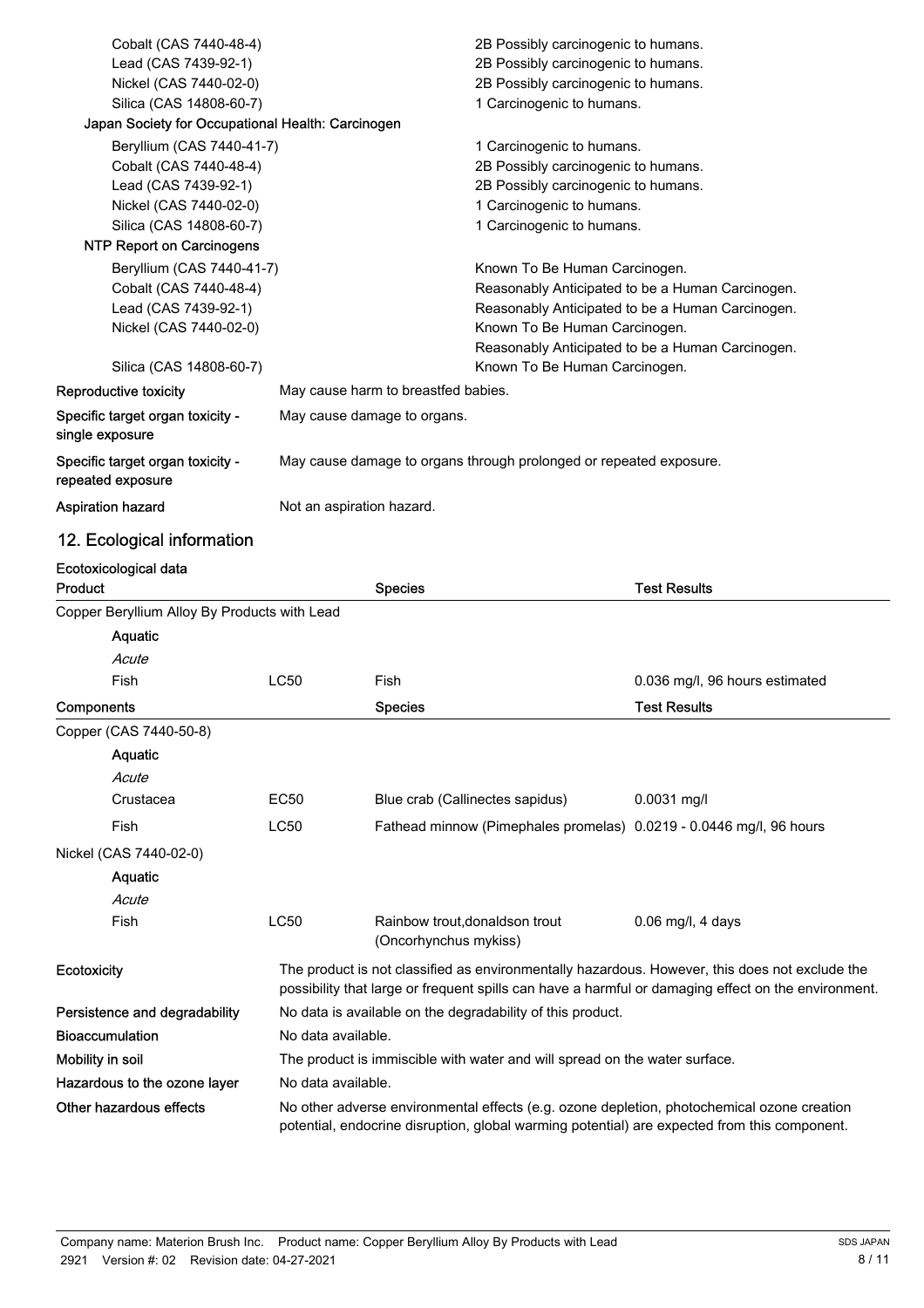## 13. Disposal considerations

| <b>Residual waste</b>      | Dispose of in accordance with local regulations. Empty containers or liners may retain some<br>product residues. This material and its container must be disposed of in a safe manner (see:<br>Disposal instructions).                                                                                                                                                                                                                                                                                                         |
|----------------------------|--------------------------------------------------------------------------------------------------------------------------------------------------------------------------------------------------------------------------------------------------------------------------------------------------------------------------------------------------------------------------------------------------------------------------------------------------------------------------------------------------------------------------------|
| Contaminated packaging     | Empty containers should be taken to an approved waste handling site for recycling or disposal.<br>Since emptied containers may retain product residue, follow label warnings even after container is<br>emptied.                                                                                                                                                                                                                                                                                                               |
| Local disposal regulations | Contract with a disposal operator licensed by the Law on Disposal and Cleaning. When your own<br>wastewater treatment plant is not available, collect entire waste and then charge to a licensed<br>industrial waste management professional with manifests for industrial waste. Material should be<br>recycled if possible. Disposal recommendations are based on material as supplied. Disposal must<br>be in accordance with current applicable laws and regulations, and material characteristics at time<br>of disposal. |
| 14. Transport information  |                                                                                                                                                                                                                                                                                                                                                                                                                                                                                                                                |

# IATA

Not regulated as dangerous goods.

## IMDG

Not regulated as dangerous goods.

Transport in bulk according to Not applicable. Annex II of MARPOL 73/78 and the IBC Code

National regulations Follow regulation in section 15 for domestic transportation.

## 15. Regulatory information

#### Industrial Safety and Health Act

Specified substances regulation

## Class 1 designated chemical substances

BERYLLIUM AND ITS COMPOUNDS

## Class 2 designated chemical substances COBALT Cobalt and its inorganic compounds NICKEL COMPOUNDS (POWDER, EXCLUDING NICKEL CARBONYL (ITEM NO. 24))

#### Rules for the Prevention of Lead Poisoning LEAD 7439-92-1

## Notifiable substances

## Labeling substances

| BERYLLIUM AND ITS COMPOUNDS           | Table 9 Ordinance No. VI                | $0.10 - 2.0 %$   |
|---------------------------------------|-----------------------------------------|------------------|
| COBALT AND COBALT COMPOUNDS           | Table 9 Ordinance No. 172 0.10 - 1.0 %  |                  |
| COPPER AND COPPER COMPOUNDS           | Table 9 Ordinance No. 379 65 - 90 %     |                  |
| CRYSTALLINE SILICA                    | Table 9 Ordinance No.<br>165-2          | $0.10 - 1.0 %$   |
| LEAD AND LEAD COMPOUNDS, INORGANIC    | Table 9 Ordinance No. 411 0.20 - 0.40 % |                  |
| NICKEL                                | Table 9 Ordinance No. 418 0.10 - 1.0 %  |                  |
| eling substances                      |                                         |                  |
| ALUMINIUM AND ITS WATER-SOLUBLE SALTS |                                         | $0.10 - 1.0 %$   |
| BERYLLIUM AND ITS COMPOUNDS           |                                         | $0.10 - 2.0 %$   |
| COBALT (POWDER)                       |                                         | $0.10 - 1.0 %$   |
| COBALT AND COBALT COMPOUNDS           |                                         | $0.10 - 1.0 %$   |
| COPPER (POWDER)                       |                                         | $65 - 90 \%$     |
| COPPER AND COPPER COMPOUNDS           |                                         | $65 - 90 %$      |
| CRYSTALLINE SILICA                    |                                         | $0.10 - 1.0 %$   |
| LEAD (POWDER)                         |                                         | $0.20 - 0.40 \%$ |
| LEAD AND LEAD COMPOUNDS, INORGANIC    |                                         | $0.20 - 0.40 \%$ |

## Poisonous and Deleterious Substances Control Act

Specified poisonous substances

Not regulated.

Poisonous substances

Not regulated.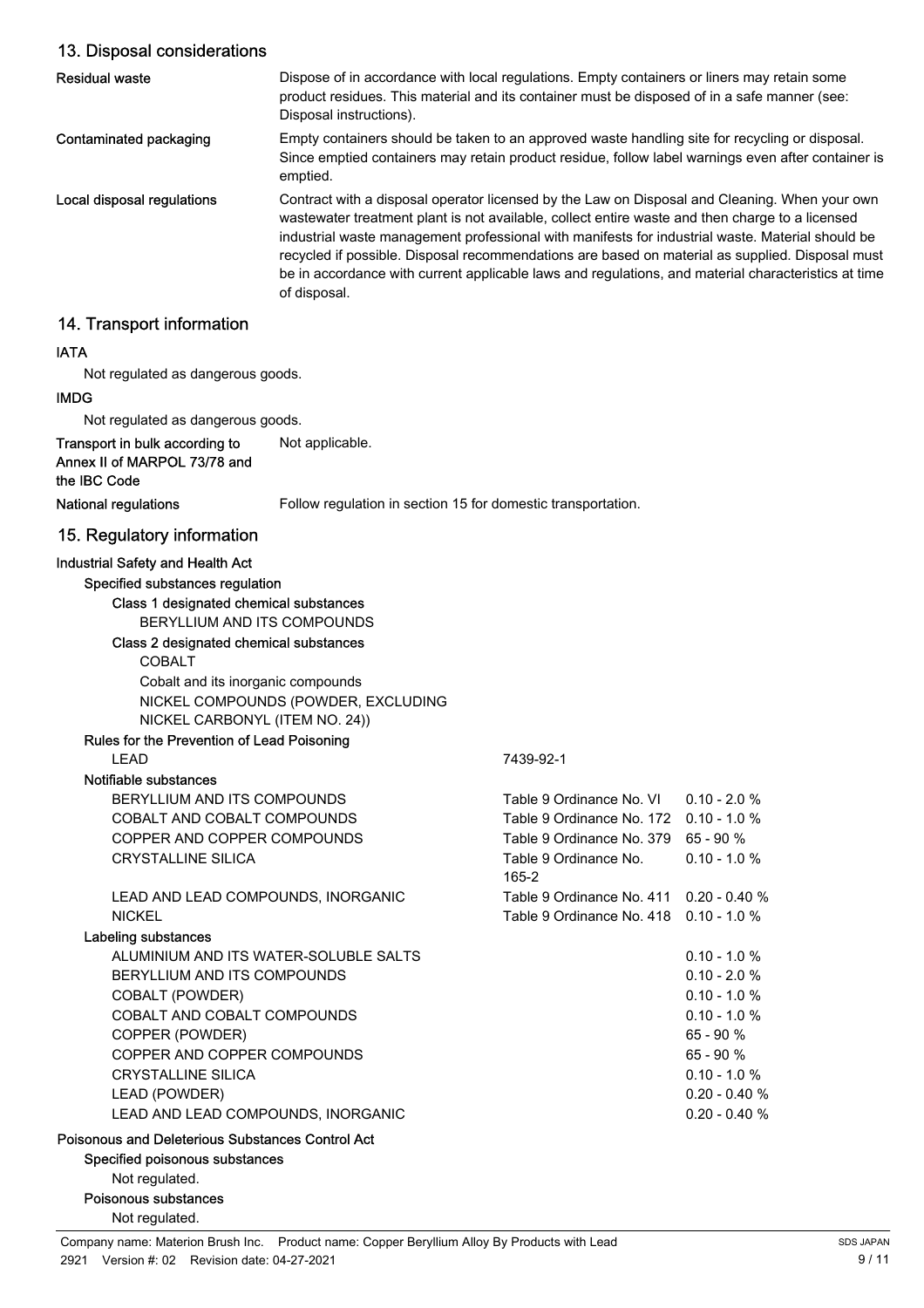| Deleterious substances                                                                                                                                                                               |                |                         |                    |                                                                                                                                                                                             |
|------------------------------------------------------------------------------------------------------------------------------------------------------------------------------------------------------|----------------|-------------------------|--------------------|---------------------------------------------------------------------------------------------------------------------------------------------------------------------------------------------|
| Not regulated.                                                                                                                                                                                       |                |                         |                    |                                                                                                                                                                                             |
| Act on the Regulation of Manufacture and Evaluation of Chemical Substances<br>Class I specified chemical substances<br>Not regulated.                                                                |                |                         |                    |                                                                                                                                                                                             |
| Class II specified chemical substances<br>Not regulated.                                                                                                                                             |                |                         |                    |                                                                                                                                                                                             |
| Monitoring chemical substances<br>Not regulated.                                                                                                                                                     |                |                         |                    |                                                                                                                                                                                             |
| <b>Priority Assessment Chemical Substances (PACs)</b><br>Not regulated.                                                                                                                              |                |                         |                    |                                                                                                                                                                                             |
| <b>Reporting Exempted Substances</b><br><b>QUARTZ</b>                                                                                                                                                |                |                         |                    |                                                                                                                                                                                             |
| Law concerning Pollutant Release and Transfer Register                                                                                                                                               |                |                         |                    |                                                                                                                                                                                             |
| Specified class 1 substances (substance name, ordinance number and content)                                                                                                                          |                |                         |                    |                                                                                                                                                                                             |
| BERYLLIUM AND ITS COMPOUNDS (AS<br>BE)                                                                                                                                                               |                | Ordinance No. 394 2.0 % |                    | (Beryllium)                                                                                                                                                                                 |
| NICKEL COMPOUNDS (AS NI)<br>Class 1 substances (substance name, ordinance number and content)                                                                                                        |                | Ordinance No. 309       | 1.0%               | (Nickel)                                                                                                                                                                                    |
| Cobalt and its compounds (as Co)                                                                                                                                                                     |                | Ordinance No. 132 1.0 % |                    | (Cobalt)                                                                                                                                                                                    |
| <b>NICKEL</b>                                                                                                                                                                                        |                | Ordinance No. 308       | $1.0 \%$           | (Nickel)                                                                                                                                                                                    |
| Class 2 substances (substance name, ordinance number and content)<br>Not regulated.                                                                                                                  |                |                         |                    |                                                                                                                                                                                             |
| <b>Ship Safety Law, Dangerous</b><br><b>Goods Marine Transport and</b><br><b>Storage Rule</b>                                                                                                        | Not regulated. |                         |                    |                                                                                                                                                                                             |
| Air Law, Enforcement Rule                                                                                                                                                                            | Not regulated. |                         |                    |                                                                                                                                                                                             |
| <b>Explosives Control Act</b><br>Not regulated.                                                                                                                                                      |                |                         |                    |                                                                                                                                                                                             |
| <b>Soil Pollution Control Law</b><br>Class 2 Specified harmful substance<br><b>LEAD &amp; ITS COMPOUNDS</b><br>Cutoff for 2nd elution standard                                                       |                | 0.3 MG/L Total Pb       |                    |                                                                                                                                                                                             |
| Cutoff for ground water standard                                                                                                                                                                     |                | 0.01 MG/L Total Pb      |                    |                                                                                                                                                                                             |
| Cutoff for soil content standard                                                                                                                                                                     |                | 150 MG/KG Total Pb      |                    |                                                                                                                                                                                             |
| Cutoff for soil elution standard                                                                                                                                                                     |                | 0.01 MG/L Total Pb      |                    |                                                                                                                                                                                             |
| Waste Management and Public Cleansing Act<br>DUST CONTAINING LEAD AND ITS COMPOUNDS                                                                                                                  |                |                         |                    |                                                                                                                                                                                             |
| SLUDGE, SPENT ACID, AND WASTE ALKALI CONTAINING LEAD AND ITS COMPOUNDS                                                                                                                               |                |                         |                    |                                                                                                                                                                                             |
| <b>Water Pollution Control Act</b><br><b>COPPER</b>                                                                                                                                                  |                |                         |                    |                                                                                                                                                                                             |
| LEAD AND ITS COMPOUNDS (TOTAL PB)                                                                                                                                                                    |                |                         |                    |                                                                                                                                                                                             |
| <b>Air Pollution Control Act</b><br><b>OXIDES AS RAW MATERIALS</b>                                                                                                                                   |                |                         |                    | LEAD AND ITS COMPOUNDS-BAKING FURNACE AND SMELTING FURNACE FOR MANUFACTURING GLASS USING LEAD<br>LEAD AND ITS COMPOUNDS-CALCINATION FURNACE, CONVERTER, SMELTING FURNACE AND DRYING FURNACE |
| FOR REFINING COPPER, LEAD OR ZINC<br>LEAD AND ITS COMPOUNDS-SMELTING FURNACE, ETC., FOR SECONDARY REFINING OF LEAD FOR<br>MANUFACTURING LEAD PIPE, SHEET, WIRE, LEAD STORAGE BATTERY OR LEAD PIGMENT |                |                         |                    | LEAD AND ITS COMPOUNDS-SINTERING FURNACE AND BLAST FURNACE FOR REFINING COPPER, LEAD OR ZINC                                                                                                |
| Sewage Act                                                                                                                                                                                           |                |                         |                    |                                                                                                                                                                                             |
| COPPER AND ITS COMPOUNDS (AS CU)<br>LEAD AND ITS COMPOUNDS (AS PB)                                                                                                                                   |                |                         | 3 MG/L<br>0.1 MG/L |                                                                                                                                                                                             |
|                                                                                                                                                                                                      |                |                         |                    |                                                                                                                                                                                             |